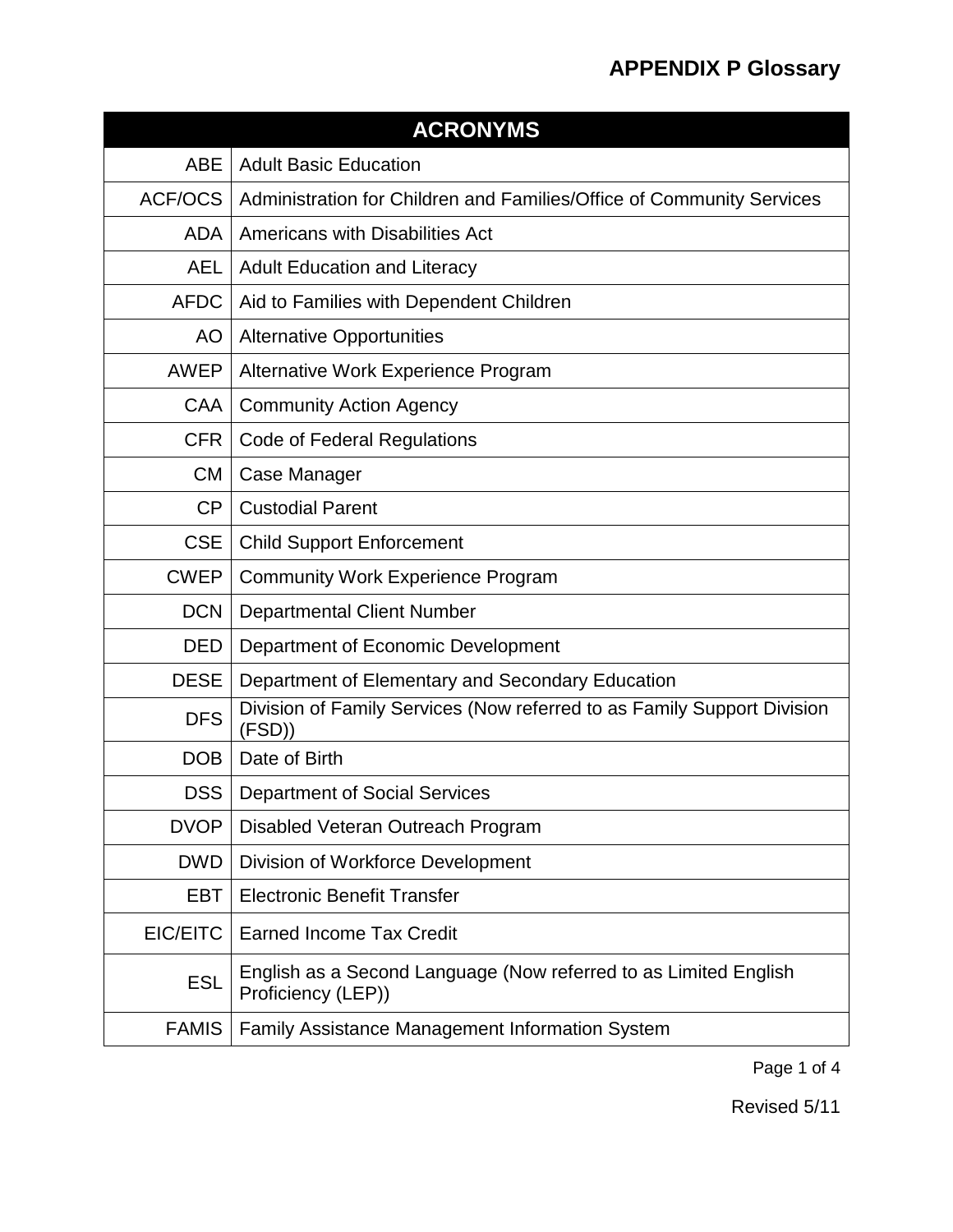## **APPENDIX P Glossary**

| <b>ACRONYMS</b>             |                                                                  |  |
|-----------------------------|------------------------------------------------------------------|--|
| <b>FEC</b>                  | <b>Full Employment Council</b>                                   |  |
| <b>FEIN</b>                 | <b>Federal Employer Identification Number</b>                    |  |
| <b>FSD</b>                  | <b>Family Support Division (Formerly DFS)</b>                    |  |
| <b>FLSA</b>                 | <b>Fair Labor Standards Act</b>                                  |  |
| FY.                         | <b>Fiscal Year</b>                                               |  |
| <b>GED</b>                  | <b>General Educational Development</b>                           |  |
| <b>HHS</b>                  | Department of Health and Human Services                          |  |
| <b>HUD</b>                  | Department of Housing and Urban Development (Federal)            |  |
| <b>IEP</b>                  | Individual Employment Plan                                       |  |
| <b>IV-D Agency</b>          | Child Support Enforcement Section of the Family Support Division |  |
| <b>LEP</b>                  | <b>Limited English Proficiency</b>                               |  |
| LMI                         | <b>Labor Market Information</b>                                  |  |
| LMI                         | Low-to-moderate income                                           |  |
| <b>LVER</b>                 | Local Veteran Employment Representative                          |  |
| <b>LWIA</b>                 | Local Workforce Investment Area                                  |  |
| <b>LWIB</b>                 | <b>Local Workforce Investment Board</b>                          |  |
| <b>MERIC</b>                | Missouri Economic Research and Information Center                |  |
| <b>MERS</b>                 | <b>Metropolitan Employment and Rehabilitation Services</b>       |  |
| <b>METP</b>                 | Missouri Employment and Training Program                         |  |
| <b>MWA</b>                  | Missouri Work Assistance program                                 |  |
| <b>MWA</b><br><b>SYSTEM</b> | Missouri Work Assistance Program System                          |  |
| <b>NCP</b>                  | <b>Non-Custodial Parent</b>                                      |  |
| <b>NPCR</b>                 | Non-Parent Caretaker Relative                                    |  |
| O*NET                       | Automated Replacement for the Dictionary of Occupational Titles  |  |
| <b>OASDI</b>                | Old Age, Survivors, and Disability Insurance                     |  |
| <b>OJT</b>                  | On-the-Job Training                                              |  |

Page 2 of 4

Revised 5/11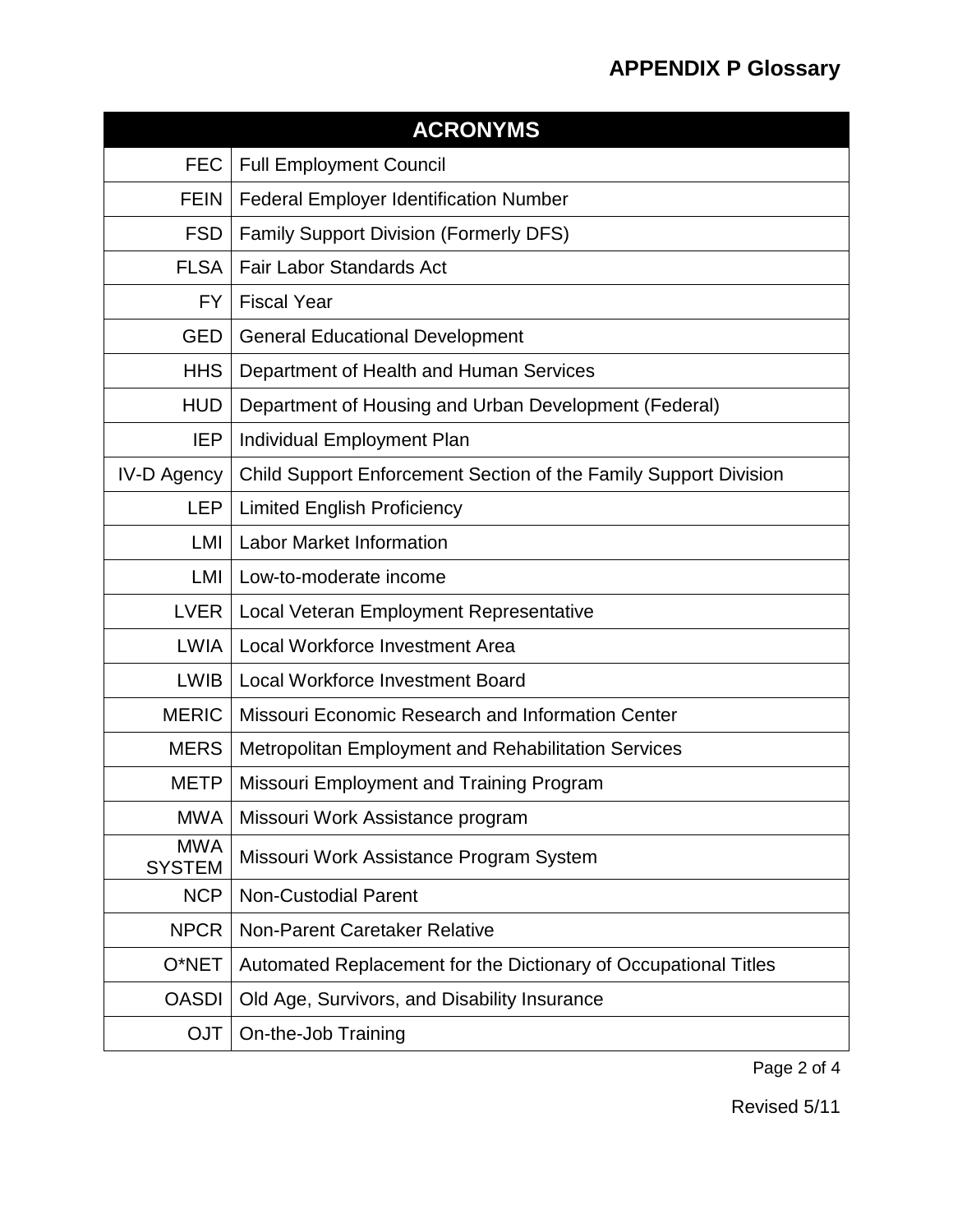| <b>ACRONYMS</b> |                                                                                                                                             |  |
|-----------------|---------------------------------------------------------------------------------------------------------------------------------------------|--|
| <b>PIN</b>      | <b>Pemiscot County Initiative Network</b>                                                                                                   |  |
| PY.             | Program Year                                                                                                                                |  |
| <b>SHARE</b>    | Sharing How Access to Resources Empowers                                                                                                    |  |
| <b>SLATE</b>    | St. Louis Agency on Training and Employment                                                                                                 |  |
| <b>SNAP</b>     | Share Network Access Point. This also stands for: Supplemental<br>Nutrition Assistance Program (known in Missouri as Food Stamp<br>Program) |  |
| <b>SSA</b>      | Social Security Administration                                                                                                              |  |
| SSI             | <b>Supplemental Security Income</b>                                                                                                         |  |
| <b>SSN</b>      | <b>Social Security Number</b>                                                                                                               |  |
| <b>SWA</b>      | <b>State Workforce Agencies</b>                                                                                                             |  |
| TA              | <b>Temporary Assistance</b>                                                                                                                 |  |
| ТA              | <b>Trade Act</b>                                                                                                                            |  |
| ТA              | <b>Technical Assistance</b>                                                                                                                 |  |
| <b>TAA</b>      | <b>Trade Adjustment Assistance</b>                                                                                                          |  |
| <b>TABE</b>     | <b>Test of Adult Basic Education</b>                                                                                                        |  |
| <b>TANF</b>     | <b>Temporary Assistance for Needy Families</b>                                                                                              |  |
| TB <sub>2</sub> | Toolbox 2.0 (former computer system for the MWA program)                                                                                    |  |
| <b>TEAM</b>     | Training and Employment Administrators of Missouri                                                                                          |  |
| TEB             | <b>Transitional Employment Benefits</b>                                                                                                     |  |
| <b>TEGL</b>     | Training and Employment Guidance Letter                                                                                                     |  |
| <b>TRA</b>      | <b>Trade Readjustment Assistance</b>                                                                                                        |  |
| <b>TRE</b>      | <b>Transportation Reimbursement Expense</b>                                                                                                 |  |
| UI              | Unemployment Insurance                                                                                                                      |  |
| <b>USDOL</b>    | United States Department of Labor                                                                                                           |  |
| <b>USERRA</b>   | Uniformed Serviced Employment and Reemployment Rights Act                                                                                   |  |
| VA              | United States Department of Veteran Affairs                                                                                                 |  |

Page 3 of 4

Revised 5/11